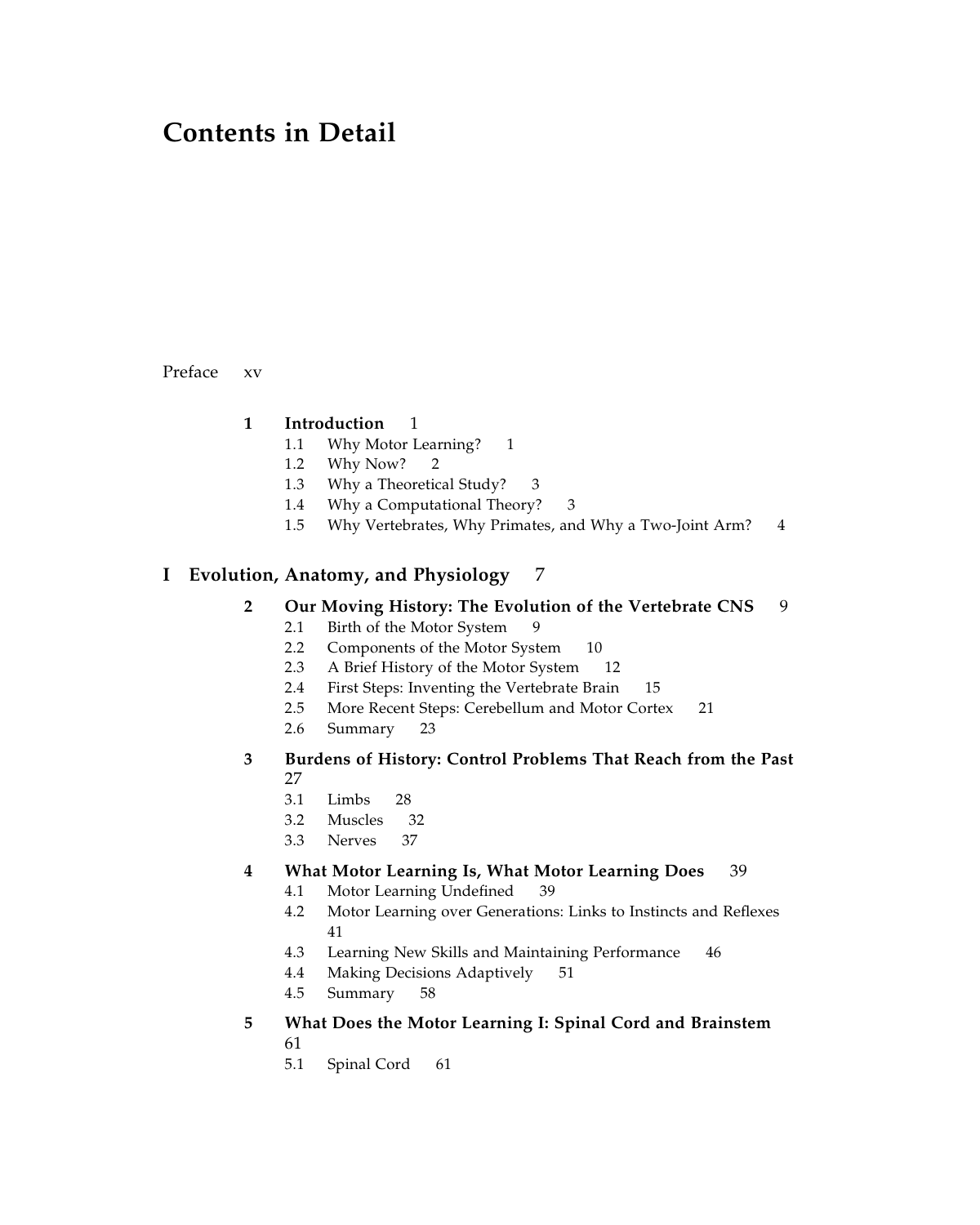- 5.2 Hindbrain 65
- 5.3 Cerebellum 68
- 5.4 Red Nucleus 71
- 5.5 Superior Colliculus 73

# [6 What Does the Motor Learning II: Forebrain](#page--1-0) 75

- 6.1 Basal Ganglia 75
- 6.2 Thalamus 80
- 6.3 Cortical Organization I: General Considerations 81
- 6.4 Cortical Organization II: Cortical Fields for Reaching and Pointing 85

# [7 What Generates Force and Feedback](#page--1-0) 93

- 7.1 Biological Versus Mechanical Actuators 93
- 7.2 Muscle Mechanisms 94
- 7.3 Motor Units 98
- 7.4 A Muscle Model 99
- 7.5 Converting Force to Torque 102
- 7.6 Muscle Afferents 108
- 7.7 Muscle Afferents in Action 112

# [8 What Maintains Limb Stability](#page--1-0) 119

- 8.1 Equilibrium Points from Antagonist Muscle Activity 120
- 8.2 Restoring Torques from Length–Tension Properties 121
- 8.3 Stiffness from Muscle Coactivation 123
- 8.4 Reaching Without Feedback in Monkeys 123
- 8.5 Equilibrium Points from Artificial Stimulation 126
- 8.6 Rapid Movements from Sequential Muscle Activation 127
- 8.7 Passive Properties Produce Stability 129
- 8.8 Reflexes Produce Stability 131
- 8.9 Reaching Without Feedback in Humans 135
- 8.10 Passive Properties and Reflexes Combined 136

# [II Computing Locations and Displacements](#page--1-0) 141

### [9 Computing End-Effector Location I: Theory](#page--1-0) 143

- 9.1 Reaching and Pointing Require Sensory Feedback 143
- 9.2 Kinematics and Dynamics 144
- 9.3 Degrees of Freedom and Coordinate Frames 144
- 9.4 End Effectors and Adaptive Mapping 146
- 9.5 Predicting the Location of an End Effector in Visual Coordinates 147
- 9.6 Predicting End-Effector Location with Proprioception: Virtual Robotics 148
- 9.7 Predicting End-Effector Location with Proprioception: Computations 151

# [10 Computing End-Effector](#page--1-0) Location II: Experiment 159

- 10.1 Role of Proprioceptive Signals in End-Effector Localization 159
- 10.2 Introduction to Frontal and Parietal Neurophysiology 162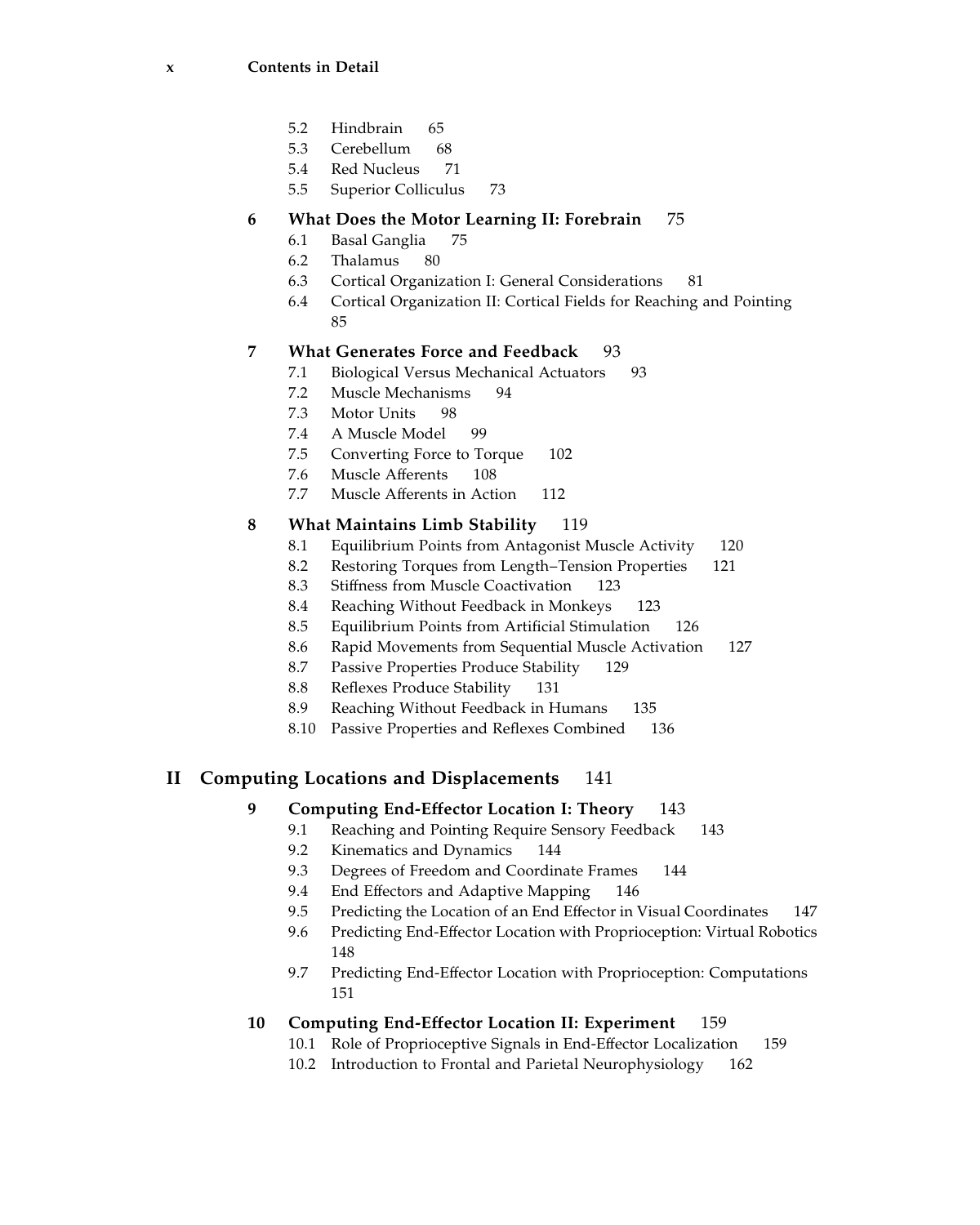- 10.3 Encoding of Limb Configuration in the CNS 165
- 10.4 Errors in Reaching due to Lesions of the PPC 175

#### [11 Computing Target Location](#page--1-0) 179

- 11.1 Computing Target and End-Effector Locations in a Common Frame 180
- 11.2 Computing Target Location in a Vision-Based Frame 183
- 11.3 Combining Retinal Location with Eye Orientation Through Gain Fields 188
- [12 Computing Difference Vectors I:](#page--1-0) Fixation-Centered Coordinates 205
	- 12.1 Planning Reaching and Pointing with Difference Vectors 205
	- 12.2 Shoulder-Centered Versus Fixation-Centered Coordinates 209
	- 12.3 Planning in Fixation-Centered Coordinates: Experiment 212
	- 12.4 Planning in Fixation-Centered Coordinates: Theory 216
	- 12.5 Localizing an End Effector in Fixation-Centered Coordinates 221
	- 12.6 Encoding End-Effector Location in Fixation-Centered Coordinates 222
	- 12.7 Issues Concerning Fixation-Centered Coordinates 225
- [13 Computing Difference Vectors](#page--1-0) II: Parietal and Frontal Cortex 229
	- 13.1 Computing a Movement Plan 229
	- 13.2 Planning Potential Movements but Not Executing Them 237
	- 13.3 Planning the Next Movement in a Sequence 241

#### [14 Planning Displacements and Forces](#page--1-0) 245

- 14.1 Representing the Difference Vector in the Motor Areas of the Frontal Lobe 247
- 14.2 Population Vectors, Force Coding, and Coordinate Frames in M1 261

### [III Skills, Adaptation, and Trajectories](#page--1-0) 271

- [15 Aligning Vision and Proprioception I: Adaptation and Context](#page--1-0) 273
	- 15.1 Newts Cannot Adapt to Rotation of Their Eyes 275
	- 15.2 Primates Adapt to Rotation of the Visual Field 276
	- 15.3 Prism Adaptation Requires Modification of Both Location and Displacement Maps 279
	- 15.4 Long-term Memories and Learning to Switch on Context 280
	- 15.5 Prism Adaptation in Virtual Robotics 284
	- 15.6 Consequences of Planning in Vision-Based Coordinates 286
	- 15.7 Moving an End Effector Attached to the Hand 288
	- 15.8 Internal Models of Kinematics 289
	- 15.9 Estimate of Limb Location Is Influenced by the Likelihood of the Sensed Variables 291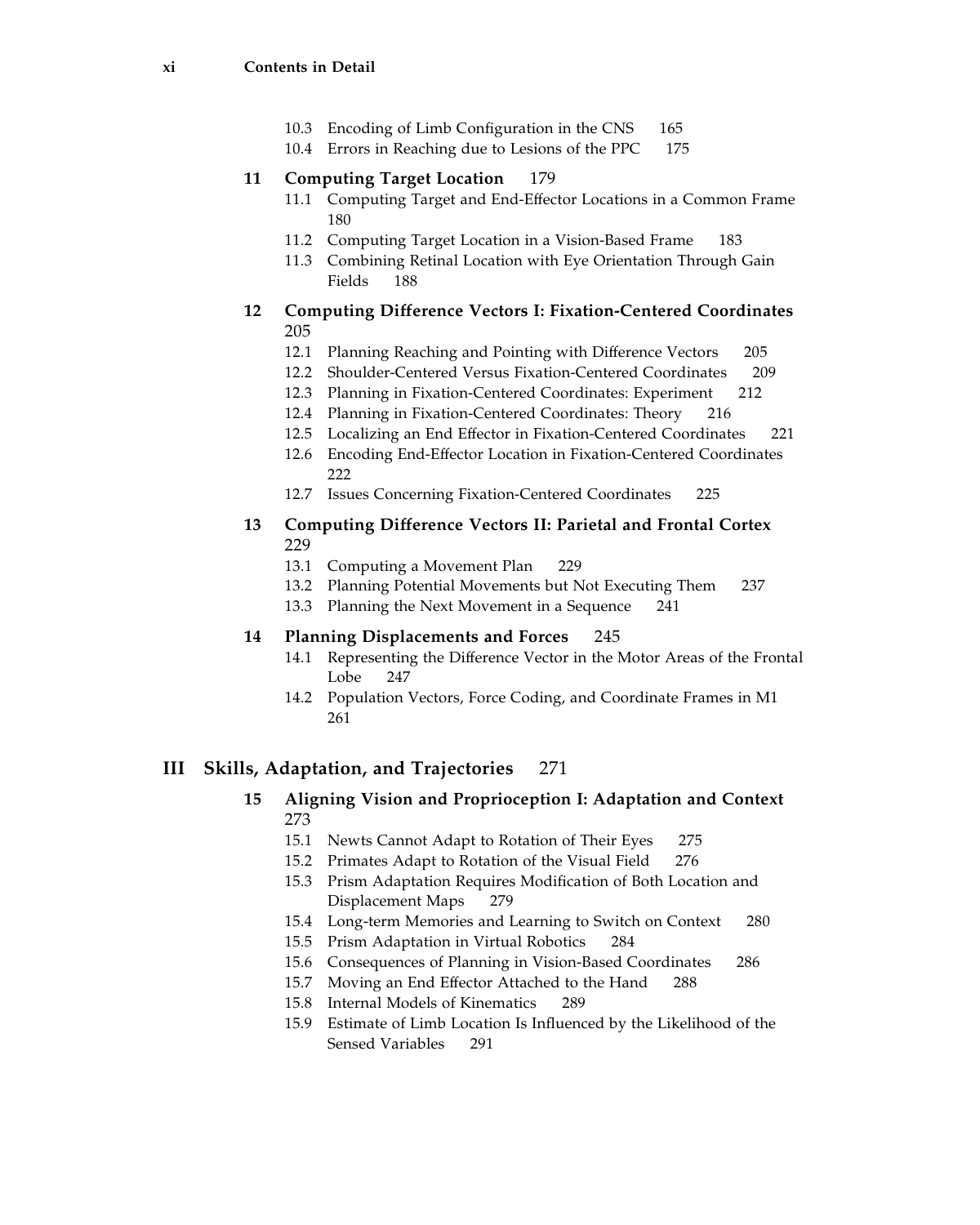# [16 Aligning Vision and Proprioception II: Mechanisms and](#page--1-0) Generalization 295

- 16.1 Neural Systems Involved in Adapting Alignments Between Proprioception and Vision 295
- 16.2 Generalization of Adaptation to Altered Visual Feedback 303

# [17 Remapping, Predictive Updating, and Autopilot Control](#page--1-0) 319

- 17.1 Remapping Target Location 319
- 17.2 Predictive Remapping of Target and End-Effector Location with Efference Copy 325
- 17.3 Remapping End-Effector Location 331
- [18 Planning to Reach or Point I: Smoothness in Visual Coordinates](#page--1-0) 341
	- 18.1 Regularity in Reaching and Pointing 343
	- 18.2 Description of Trajectory Smoothness: Minimum Jerk 350
- [19 Planning to Reach or Point](#page--1-0) II: A Next-State Planner 353
	- 19.1 The Problem of Planning 353
	- 19.2 Transforming a Displacement Vector into a Trajectory 354
	- 19.3 The Next-State Planner 357
	- 19.4 Minimizing the Effects of Signal-Dependent Noise 364
	- 19.5 Online Correction of Self-Generated and Imposed Errors in Huntington's Disease 366
	- 19.6 Transforming Plans into Trajectories: The Problem of Redundancy 371

# [IV Predictions, Decisions, and Flexibility](#page--1-0) 377

- [20 Predicting Force I: Internal Models of Dynamics](#page--1-0) 379
	- 20.1 Internal Models of Dynamics 380
	- 20.2 Correlates of Adapting to Altered Dynamics 391

### [21 Predicting Force II: Representation and Generalization](#page--1-0) 403

- 21.1 The Coordinate System of the Internal Model of Dynamics 403
- 21.2 Computing an Internal Model with a Population Code 410
- 21.3 Estimating Generalization Functions from Trial-to-Trial Changes in Movement 416
- 21.4 A Not-So-Invariant Desired Trajectory 432

# [22 Predicting Force III: Consolidating a Motor Skill](#page--1-0) 435

- 22.1 Consolidation 435
- 22.2 A Role for Time and Sleep in Consolidation of Motor Memories 441

# [23 Predicting Inputs and Correcting](#page--1-0) Errors I: Filtering and Teaching 447

- 23.1 Cancellation of Predicted Signals by Adaptive Filtering 449
- 23.2 Predicting and Responding to a Stimulus 454
- 23.3 Similar Learning Mechanisms in Basal Ganglia and Cerebellum 462